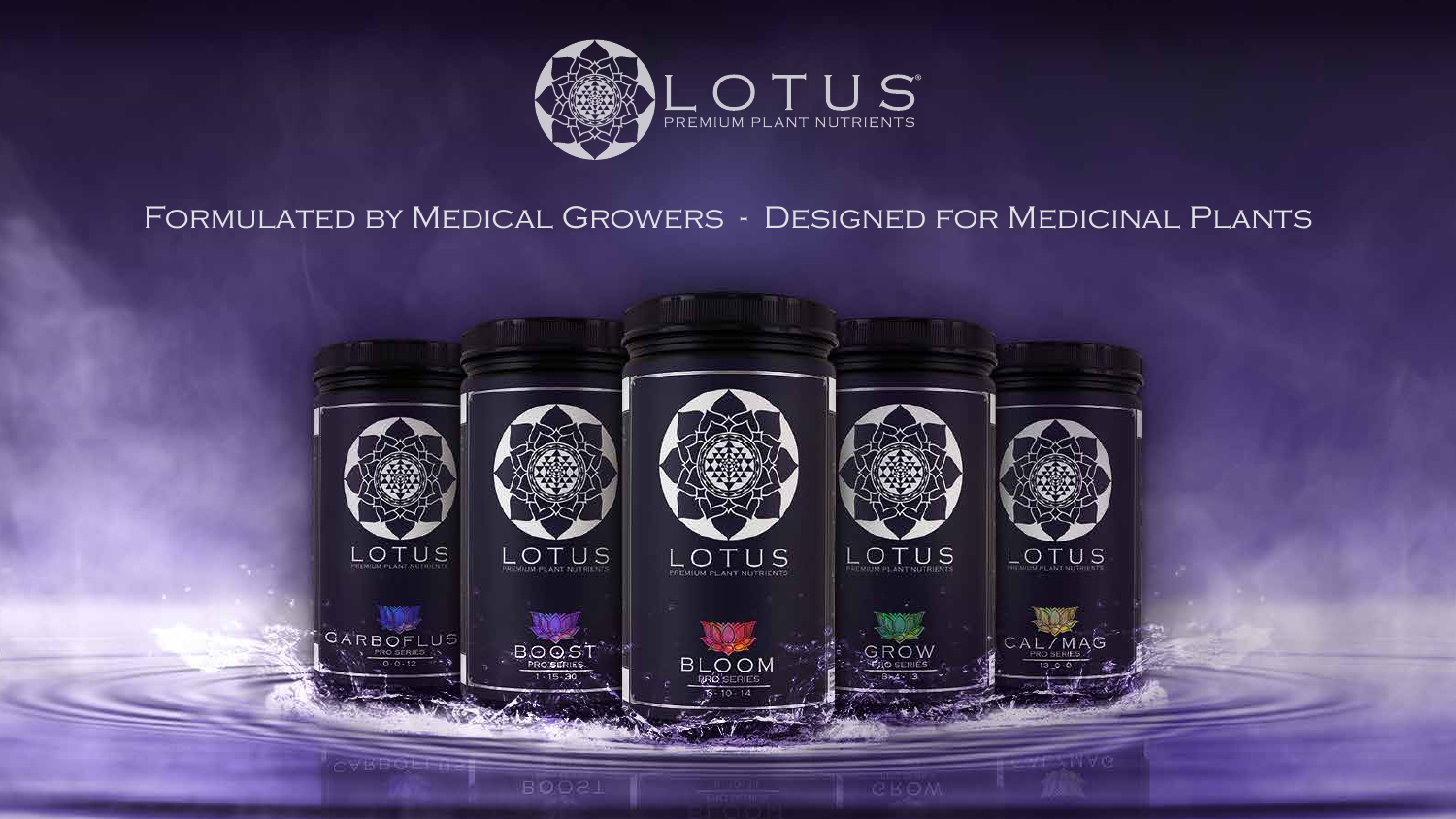#### **PURIFIE D. SIMPLIFIED. PERFECTED.**

Lotus Nutrients were scientifically developed by Northern California growers with decades of medicinal plant cultivation experience.

Our Team is comprised of growers, scientists and horticulturists whose growing styles and preferences run the gamut. Unable to agree on any current line of hydroponic nutrients, and frustrated with the required multiple-step mixing process, they united with one, unique vision to create the benchmark for pure medicinal grade plant nutrients.

After many years of research, testing and development our team proudly gives you the cutting edge of Pure Premium Hydroponic Plant Nutrients. LOTUS.





LOTUS PREMIUM PLANT NUTRIENTS Santa Rosa CA LOTUSNUTRIENTS.COM 1-866-568-8722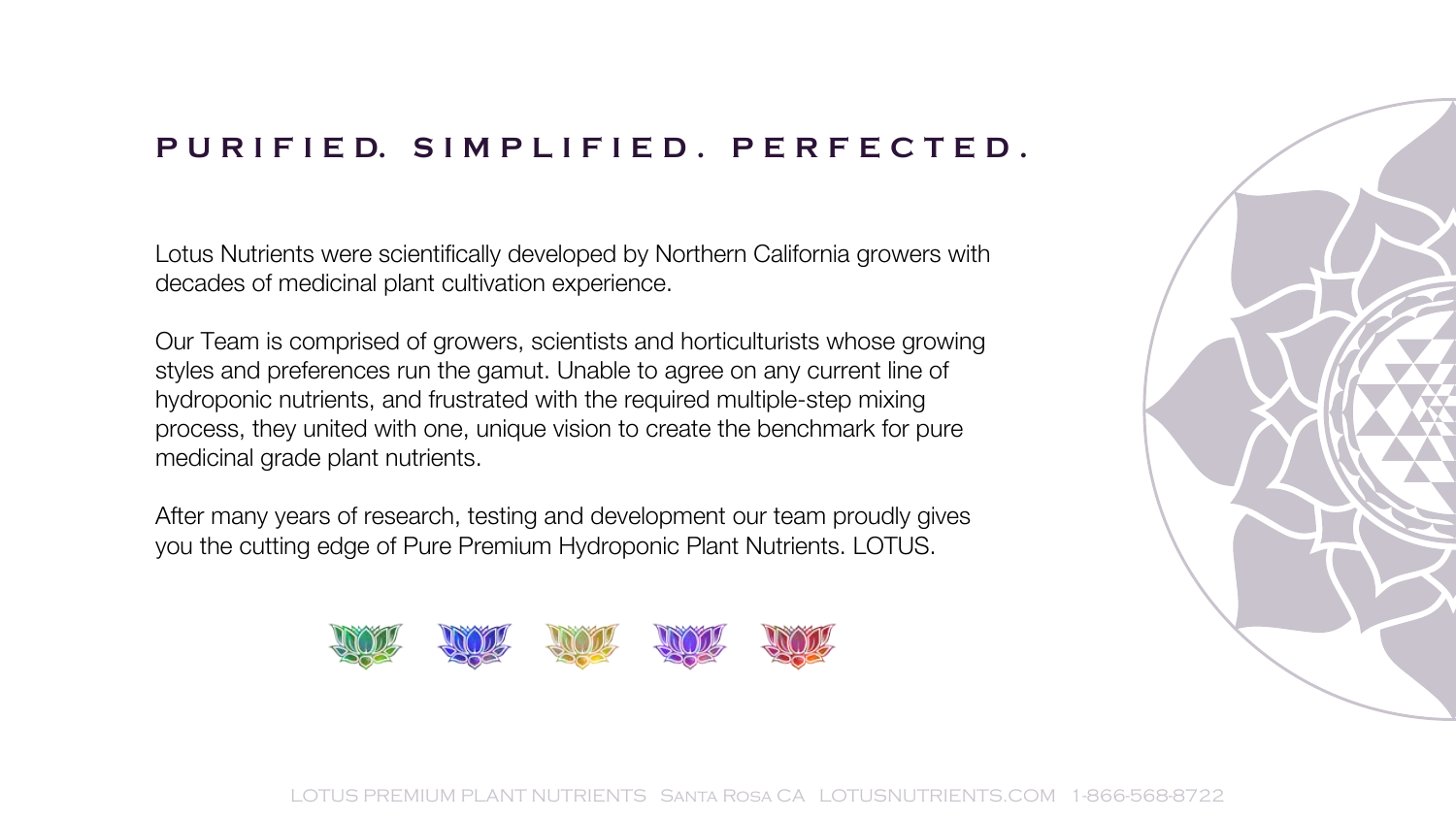

# **NEEDLESSLY COMPLICATED** LIQUID NUTRIENT **RECIPES JUST BECAME** OBSOLETE.

**DUST** FREE **NATURALLY** formulated anti-caking ingredients DYE. FREE quality raw **MATERIALS** no fillers 100% soluble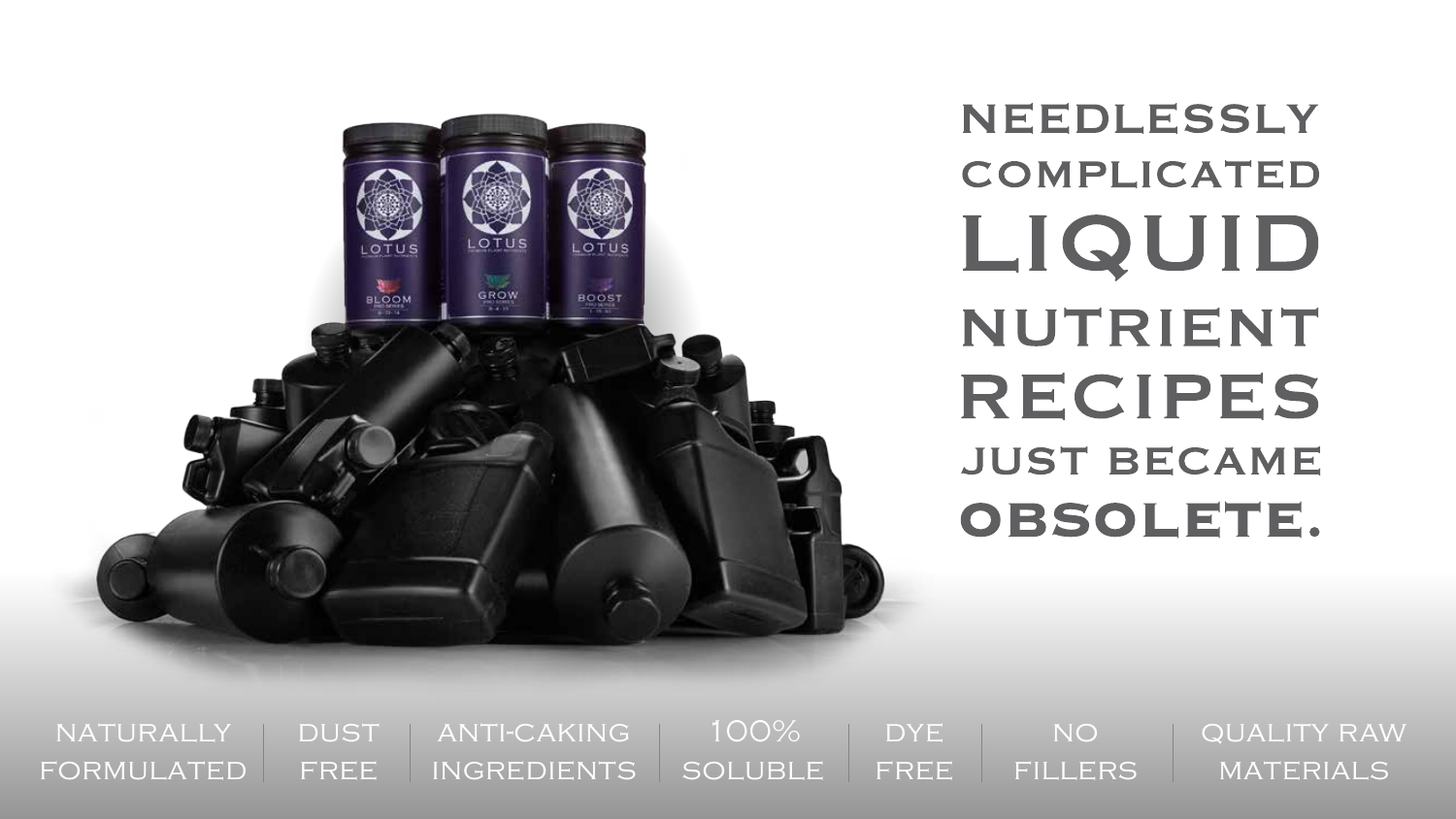# THE LOTUS ADVANTAGE

- In an industry where growers are faced with hundreds of nutrients options, Lotus set out to make a simpler, more complete, 3-part nutrient line that replaces the need for complex 8-10 part recipes.
- Our pure, 3-part system gives your plants everything they need for development from seed to harvest, giving you unmatched results in flowering and fruiting plants.
- Specifically formulated for medicinal plants and comprised of 15 unique raw, natural ingredients including 13 essential macro and micro elements as well as raw materials including seaweed plant extract, humalite, and plant protein hydrolysate.
- Lotus Nutrients are 100% water soluble formulas, milled and blended to provide perfect consistency and contain no binders, fillers, or dyes.
	- Dust Free Formulas.
	- Naturally formulated with "anti-caking" ingredients to prevent clumping and aggregation.
	- Best Quality of raw materials on the market, sediment free.
	- 100% soluble formulas, containing no binders, fillers, or desiccants.
	- Milled and blended to provide uniform consistency.
	- Dye free formulas. Contains no synthetic ingredients.

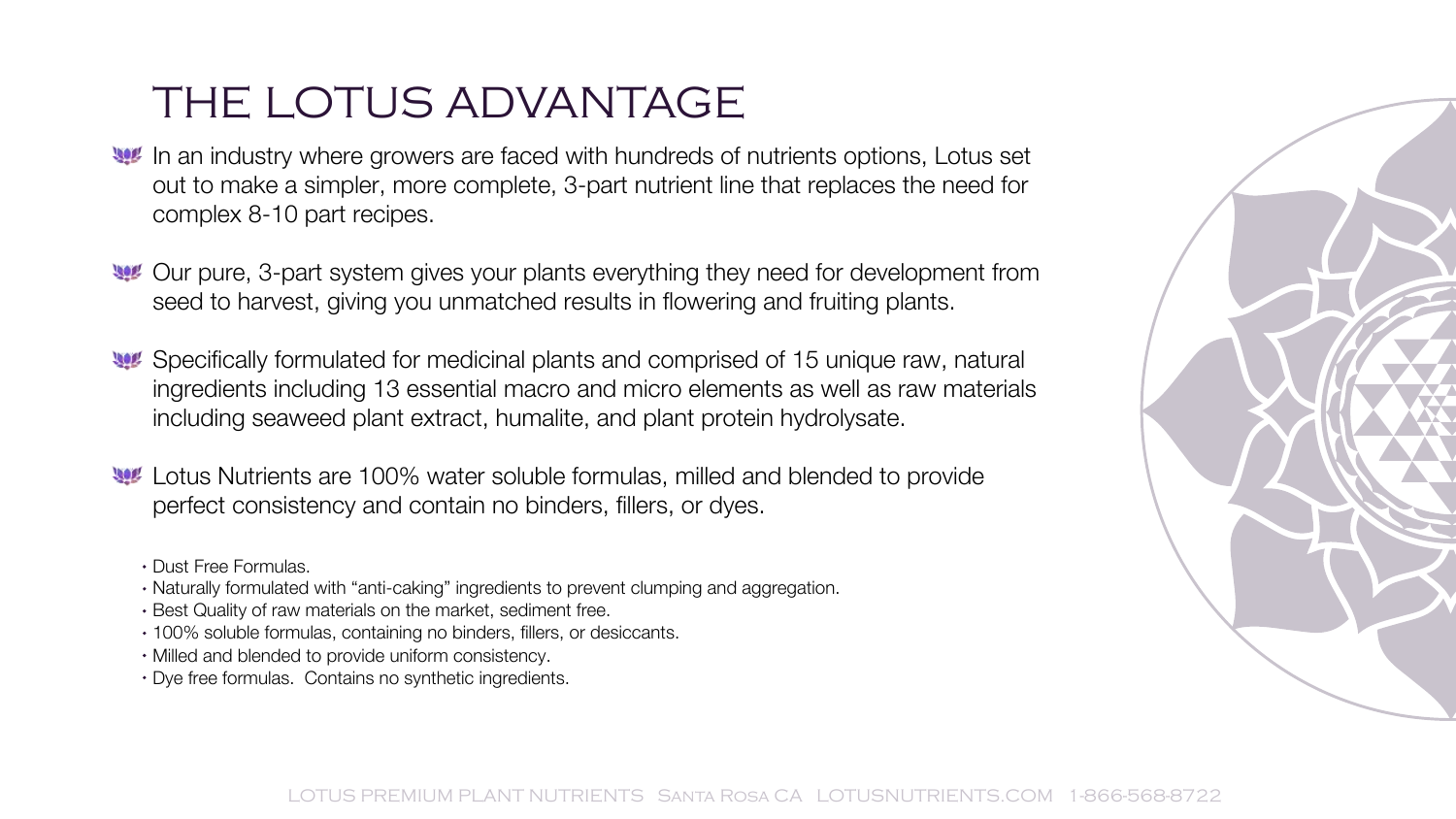# **GROW** PRO SERIES W

Lotus Pro Series Grow is specially formulated to give your plants exactly what they need to produce lush, rapid vegetative growth. Pro Series Grow will aid in producing thick stems, tight inter-nodal spacing, dense canopy development and massive root systems, all of which are the building blocks for successful harvests.

#### special features

- Contain over 15 separate ingredients uniformly distributed through the powder.
- Full spectrum of Macro and Micro elements designed for a complete all-in-one product.
- All micro nutrients are 100% chelated for full solubility and immediate availability to your plants.
- Fully soluble, low sodium, seaweed extract component provides naturally occurring growth promoting factors.
- Specially selected fulvic acid is integrated into the blend to provide for better nutrient chelation and uptake.
- Naturally formulated powders designed to bring the pH of your water to a comfortable 6.0. Non-acid forming, will not require a significant amount of pH UP/DOWN to bring to the correct range.

LOTUS

GROW

 $0 - 4 - 11$ 

LOTUS

GROW

PROGERIE

 $\bigodot$ 

OTUS

GROW

 $8 - 4 - 13$ 

LOTUS

GROW nko aloka:<br>R + 13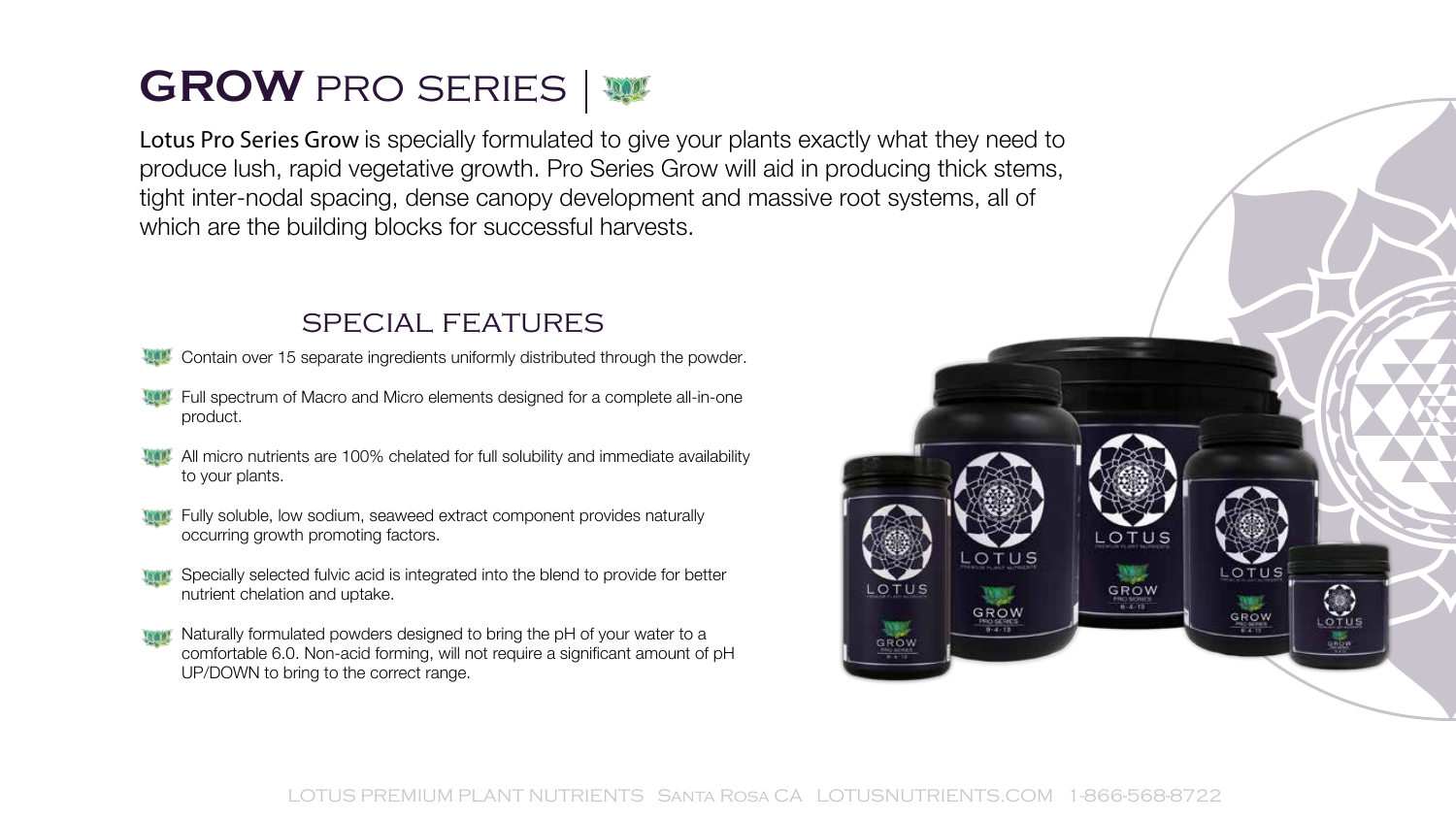### **BLOOM** PRO SERIES W

Lotus Pro Series Bloom is specifically designed to trigger the rapid onset of flowering, by providing your plants with all the necessary components needed for strong development, producing dense, massive yields spanning all flowering sites.

#### special features

Contain over 15 separate ingredients uniformly distributed throughout the powder.

- **WACCE Full spectrum of Macro and Micro elements designed for a complete all-in-one** product.
- All micro nutrients are 100% chelated for full solubility and immediate availability to your plants.
- **Ware Fully soluble, low-sodium, seaweed extract component provides naturally** occurring, growth-promoting factors.
- Specially selected fulvic acid is integrated into the blend to provide for better nutrient chelation and uptake.
- Naturally formulated powders designed to bring the pH of your water to a comfortable 6.0. Non-acid forming, will not require a significant amount of pH UP/DOWN to bring to the correct range.

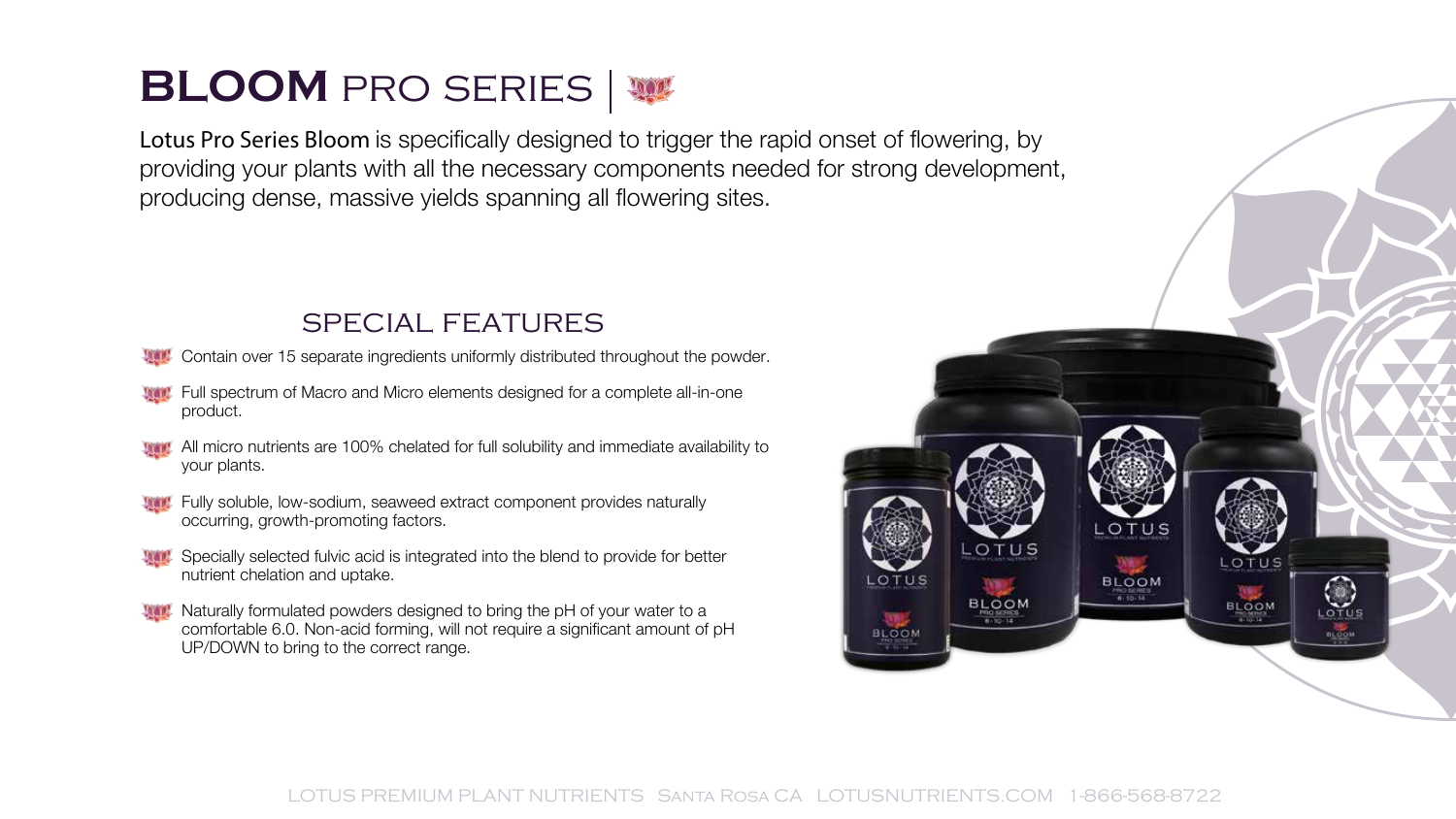# **BOOST** PRO SERIES W

Lotus Pro Series Boost is the turbo-charged secret weapon that leads to an unsurpassed size and density of flowers, while maximizing oil production for increased potency and taste.

#### special features

- The only bloom booster on the market to contain a water soluble amino acid portion of nitrogen (1%).
- **Wall Full spectrum of amino acids provides fast and vibrant growth during critical** stages of flower development.
- **Ware Perfect ratio of Potash to Phosphorus. Ideal for hydroponic, soilless or coco coir** mediums.

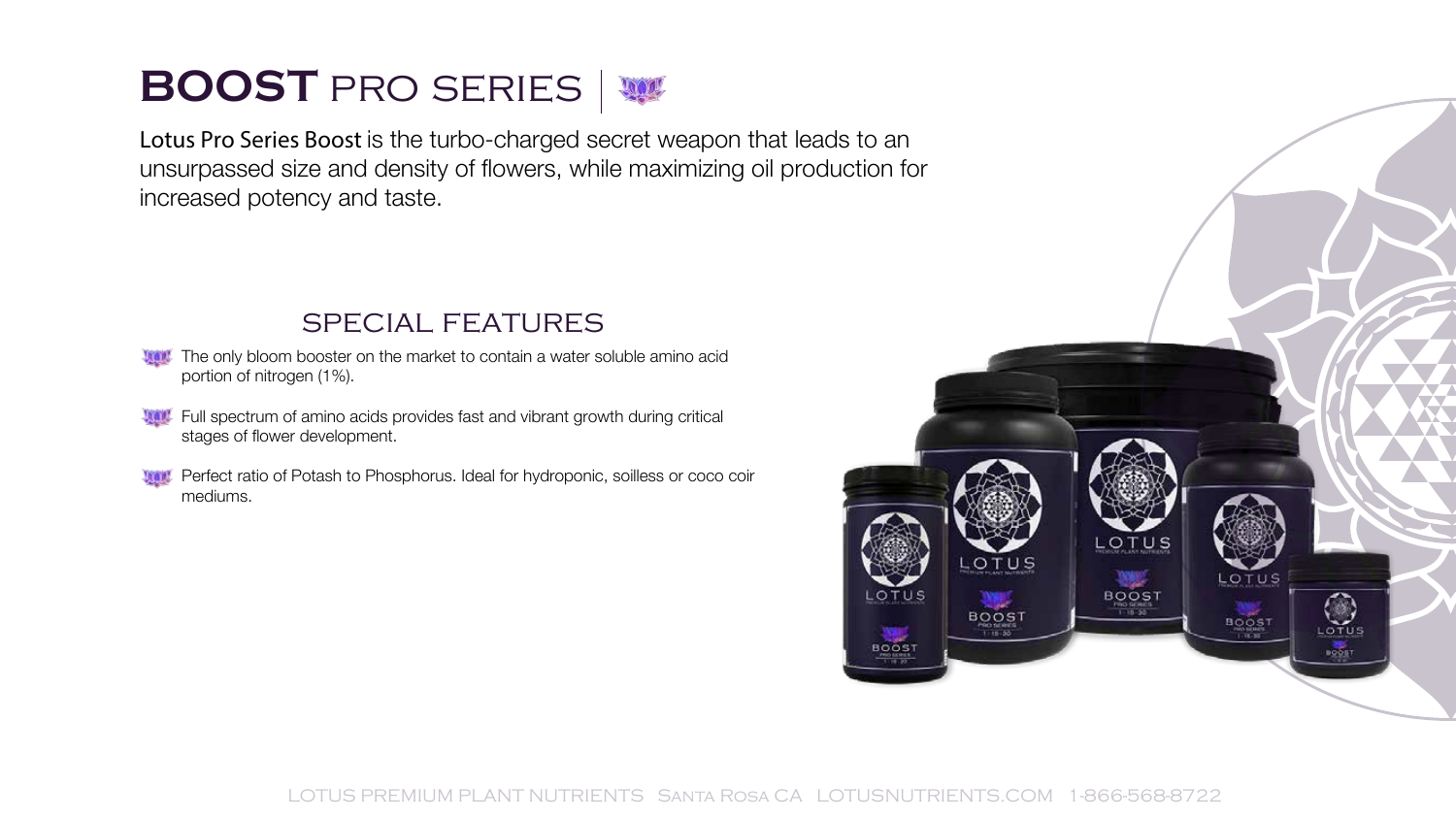# **CAL/MAG** pro series

Lotus Pro Series Cal/Mag is a premium source of the two most readily absorbed secondary nutrients, integral for balanced and healthy growth, essential for coco based grows.

#### special features

- Ideal ratio of Calcium to Magnesium (4:1) developed to treat Cal/Mag deficiencies.
- Perfect product to be used in coco coir to prevent Cal/Mag lock out
- Can be used to pre-treat coco coir prior to planting, to flush out excess sodium and chloride from the medium.
- Makes for a great foliar spray or root zone application.

# **CARBOFLUSH PRO SERIES |**